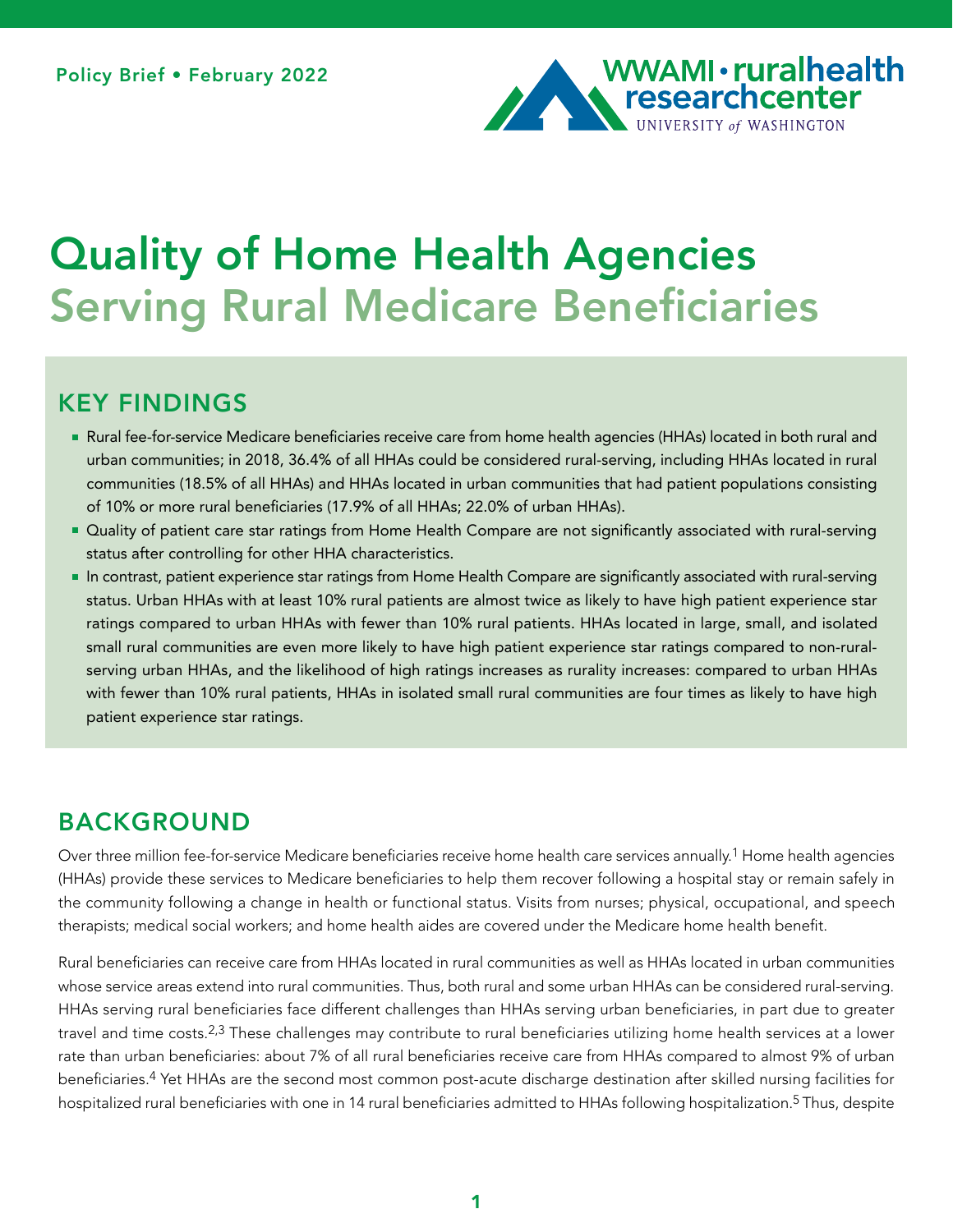the existence of rural/urban and other geographic disparities in access to and utilization of home health services, 4,6,7 HHAs remain important providers for rural communities.

While disparities in quality between rural and urban hospitals have been identified, 8-15 potential disparities in quality between rural and urban HHAs have been less well studied. Findings from prior research are mixed. Some studies suggest rural HHAs have lower rates of discharge to the community and higher rates of hospitalization,<sup>1,16-17</sup> while others suggest differences in individual quality indicators are either not significant or not clinically meaningful.<sup>18,19</sup> The introduction of star ratings for HHAs provides an opportunity to examine composite measures designed to represent overall provider quality. Quality of patient care star ratings were introduced in 2015 on Home Health Compare (HHC) to provide consumers, providers, and other stakeholders with a summary of performance across multiple indicators of care quality. Patient experience star ratings were added to HHC in 2016 to provide a summary of how patients rate their experience with HHAs. Therefore, the purpose of this study was to describe the overall quality of HHAs serving rural Medicare beneficiaries based on quality of patient care and patient experience star ratings.

# METHODS

This study was a secondary analysis of administrative data on Medicare-certified HHAs operating in 2018. We used publicly available, provider-level data from the Centers for Medicare & Medicaid Services (CMS), including the 2018 Provider File from HHC and the 2018 Post-Acute Care and Hospice Utilization and Payment Public Use File (PAC PUF).

Our outcomes of interest were the two types of HHA star ratings reported on HHC: quality of patient care star rating and patient experience star rating. The quality of patient care star rating is calculated based on HHA performance on seven measures (see Box 1) over a four-quarter reporting period. The individual measures included in the quality of patient care star rating are derived from the Outcome and Assessment Information Set (OASIS) and Medicare claims, and are risk-adjusted. HHAs are awarded from 1 to 5 quality of patient care stars, including half-star increments, with 5 stars representing the highest quality. The patient experience star rating is based on the Home Health Consumer Assessment of Healthcare Providers and Systems (HHCAHPS) survey that is designed to capture the patient's experience of care provided by an HHA. The patient experience star rating is calculated from four HHCAHPS measures that are derived from 18 survey items (see Box 1) and adjusted to account for differences in patient mix that may affect survey responses. HHAs are awarded from 1 to 5 patient experience stars with 5 stars representing the highest rating. We used the quality of patient care and patient experience star ratings reported for the four-quarter period of 2018 to align with the 2018 PAC PUF data.

| <b>Star Rating</b>             | <b>Measures Included</b>                                                     |
|--------------------------------|------------------------------------------------------------------------------|
| <b>Quality of Patient Care</b> | • How often the agency initiated patient care in a timely manner             |
|                                | • How often patients got better at walking or moving around                  |
|                                | • How often patients got better at getting in and out of bed                 |
|                                | • How often patients got better at bathing themselves                        |
|                                | • How often patients experienced less shortness of breath                    |
|                                | • How often patients got better at taking their medicines correctly by mouth |
|                                | • How often patients required acute care hospitalization                     |

#### Box 1. Measures Included in Home Health Compare Star Ratings

*Box 1 continued on next page*

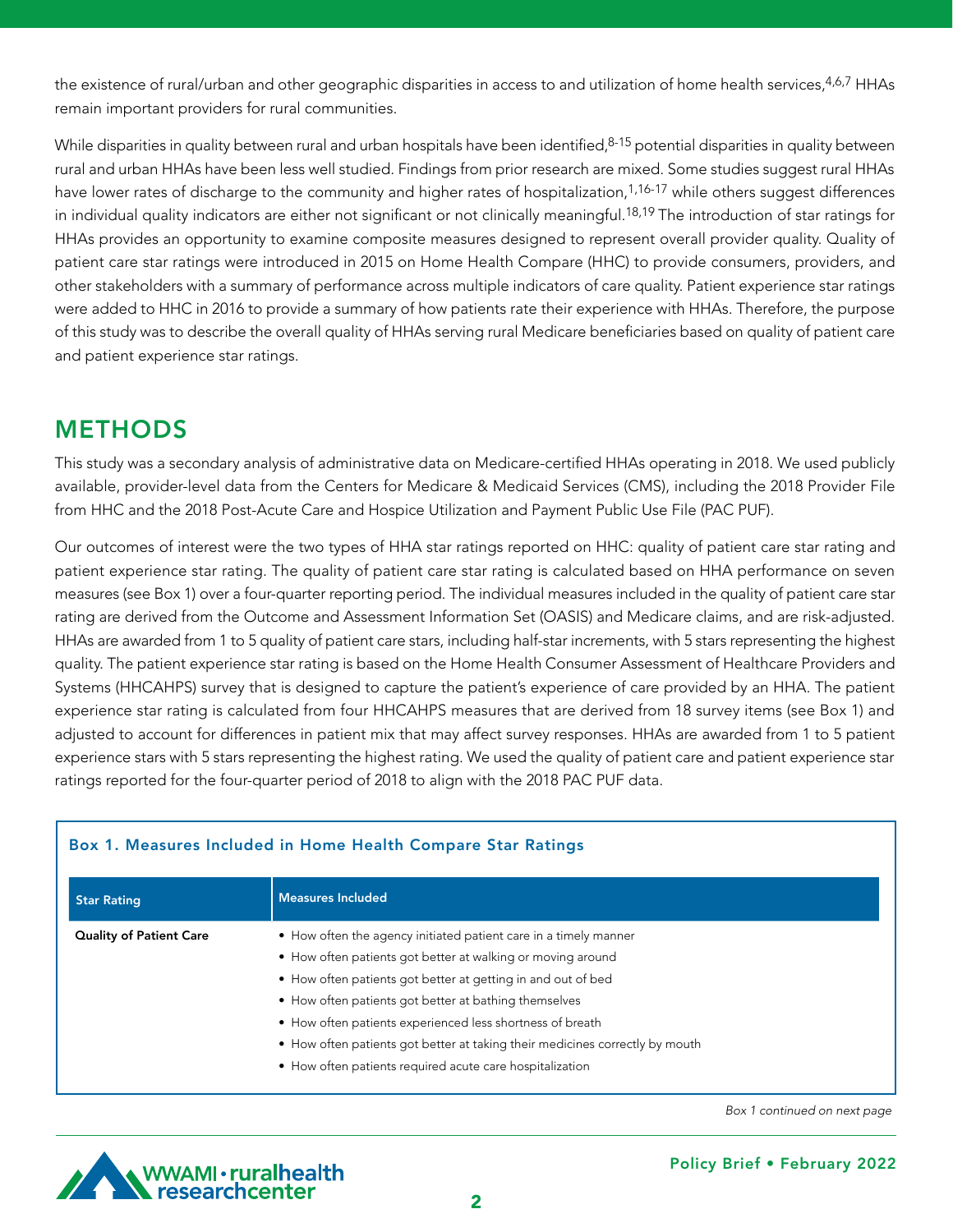| <b>Star Rating</b>        | <b>Measures Included</b>                                                                                                                                                    |
|---------------------------|-----------------------------------------------------------------------------------------------------------------------------------------------------------------------------|
| <b>Patient Experience</b> | • Care of patients - composite measure                                                                                                                                      |
|                           | o In the last 2 months of care, how often did home health providers from this agency seem informed                                                                          |
|                           | and up-to-date about all the care or treatment you got at home?                                                                                                             |
|                           | o In the last 2 months of care, how often did home health providers from this agency treat you as<br>gently as possible?                                                    |
|                           | o In the last 2 months of care, how often did home health providers from this agency treat you with                                                                         |
|                           | courtesy and respect?                                                                                                                                                       |
|                           | o In the last 2 months of care, did you have any problems with the care you got through this agency?                                                                        |
|                           | • Communication between providers and patients - composite measure                                                                                                          |
|                           | o When you first started getting home health care from this agency, did someone from the agency                                                                             |
|                           | tell you what care and services you would get?                                                                                                                              |
|                           | o In the last 2 months of care, how often did home health providers from this agency keep you                                                                               |
|                           | informed about when they would arrive at your home?                                                                                                                         |
|                           | o In the last 2 months of care, how often did home health providers from this agency explain things in                                                                      |
|                           | a way that was easy to understand?                                                                                                                                          |
|                           | o In the last 2 months of care, how often did the home health providers from this agency listen                                                                             |
|                           | carefully to you?                                                                                                                                                           |
|                           | o In the last 2 months of care, when you contacted this agency's office did you get the help or advice<br>you needed?                                                       |
|                           | o When you contacted this agency's office, how long did it take for you to get the help or advice you<br>needed?                                                            |
|                           | · Specific care issues - composite measure                                                                                                                                  |
|                           | o When you first started getting home health care from this agency, did someone from the agency                                                                             |
|                           | talk with you about how to set up your home so you can move around safely?                                                                                                  |
|                           | o When you started getting home health care from this agency, did someone from the agency talk                                                                              |
|                           | with you about all of the prescription and over-the-counter medicines you were taking?                                                                                      |
|                           | o When you started getting home health care form this agency, did someone from the agency ask to                                                                            |
|                           | see all of the prescription and over-the-counter medicines you were taking?                                                                                                 |
|                           | o In the last 2 months of care, did you and a home health provider from this agency talk about pain?                                                                        |
|                           | o In the last 2 months of care, did home health providers from this agency talk with you about the<br>purpose for taking your new or changed prescription medicines?        |
|                           | o In the last 2 months of care, did home health providers from this agency talk with you about when to                                                                      |
|                           | take these medicines?                                                                                                                                                       |
|                           | o In the last 2 months of care, did home health providers from this agency talk with you about the side                                                                     |
|                           | effects of these medicines?                                                                                                                                                 |
|                           | • Overall rating of care provided by the home health agency - global item<br>o We want to know your rating of your care from this agency's home health providers. Using any |
|                           | number from 0 to 10, where 0 is the worst home health care possible and 10 is the best home                                                                                 |
|                           | health care possible, what number would you use to rate your care from this agency's home health                                                                            |
|                           | providers?                                                                                                                                                                  |

Source: https://homehealthcahps.org/Portals/0/SurveyMaterials/HHCAHPS\_Questionnaire\_English.pdf; https://www.cms.gov/Medicare/Quality-Initiatives-Patient-Assessment-Instruments/HomeHealthQualityInits/HHQIHomeHealthStarRatings

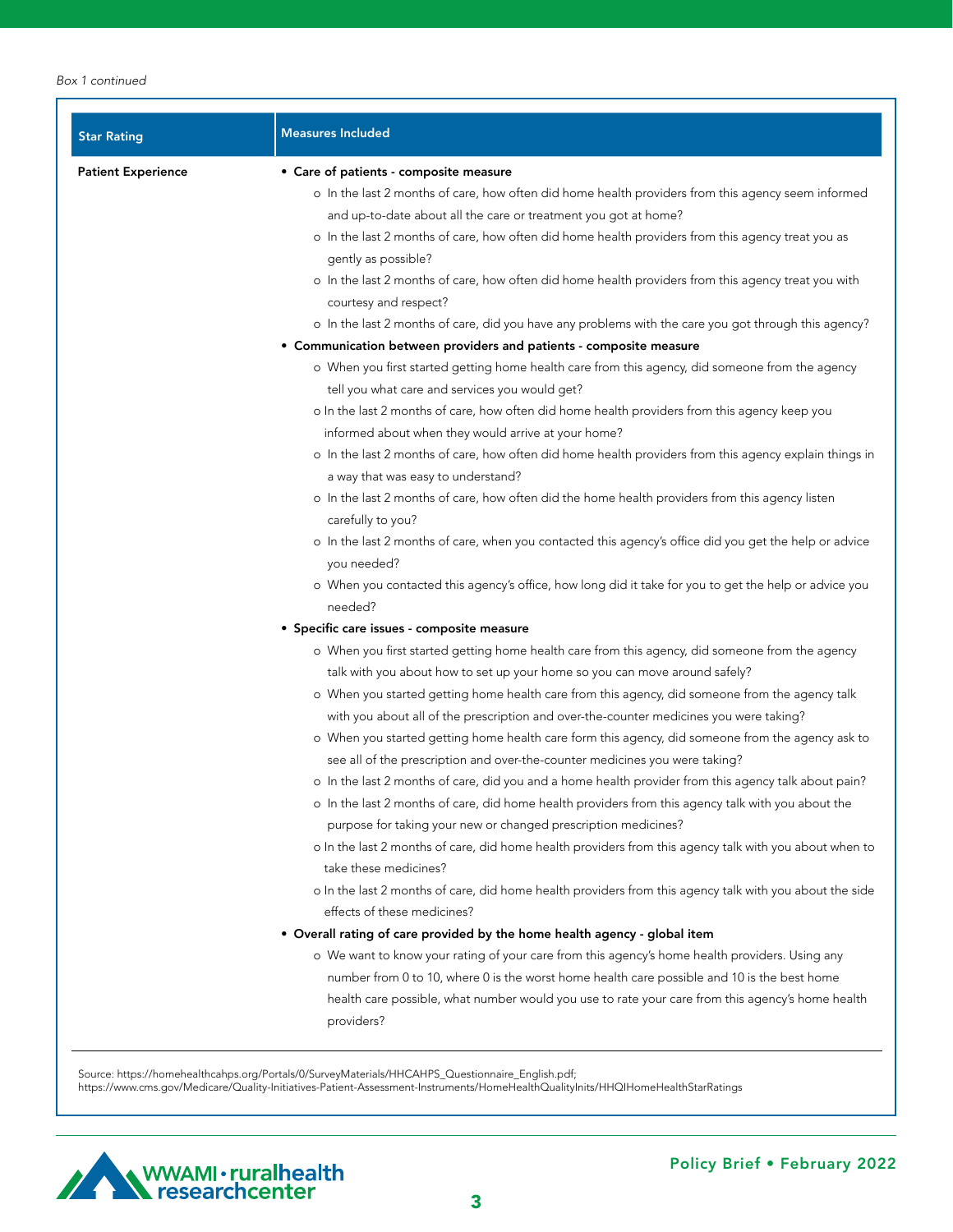Our key independent variable was rural-serving status, which we specified using a two-step process to categorize HHAs based on rural-urban location and percent of patients served who are from rural communities. First, we classified HHAs by location using the ZIP code approximation of the 2010 Rural-Urban Commuting Area (RUCA) codes, which characterize the rural-urban status of areas based on U.S. Census Bureau definitions and work commuting information.<sup>20,21</sup> We used the 2010 RUCA codes to classify HHAs as located in urban (codes 1.0, 1.1, 2.0, 2.1, 3.0, 4.1, 5.1, 7.1, 8.1, 10.1), large rural (codes 4.0, 5.0, 6.0), small rural (codes 7.0, 7.2, 8.0, 8.2, 9.0), and isolated small rural (codes 10.0, 10.2, 10.3) communities. Second, we further classified HHAs located in urban areas based on whether the patients served by the HHA in 2018 consisted of 10% or more rural beneficiaries versus fewer than 10% of rural beneficiaries using PAC PUF data. The PAC PUF uses RUCA codes (primary digit 4 or higher) based on ZIP code of residence to designate beneficiaries as rural to provide percentage of beneficiaries served by an HHA that live in rural communities. We selected the threshold of 10% based on data distribution and the notion that urban HHAs serving at least 1 in 10 patients from a rural community would have more experience providing post-acute care services to meet the needs of rural patients than urban HHAs that rarely serve rural beneficiaries. The final categorization of HHAs was: (1) urban HHA serving fewer than 10% rural beneficiaries (non-rural-serving urban HHA), (2) urban HHA serving 10% or more rural beneficiaries (rural-serving urban HHA), (3) HHA located in large rural community, (4) HHA located in small rural community, and (5) HHA located in isolated small rural community. Thus, HHAs were considered rural-serving if they were located in rural communities or if they were located in urban communities with at least 10% of their patient population consisting of rural beneficiaries.

We used HHC and PAC PUF data to create control variables for provider characteristics. Profit status was categorized as for-profit, nonprofit, or governmental. We measured size as total number of home health episodes provided in 2018. We created an indicator for full-service (yes/no) based on whether an HHA offered all six services covered under the home health benefit, including nursing, physical therapy, occupational therapy, speech therapy, medical social work, and home health aide. We classified HHAs into three categories according to years of Medicare certification: certified before implementation of prospective payment in October 2001, certified after implementation of prospective payment but more than five years prior to December 2018, and certified within the most recent five-year period of the study. We used Census Division to indicate geographic location.

Our descriptive analysis compared quality of patient care and patient experience star ratings and other provider characteristics across our HHA rural-serving categorization. We used chi-square tests to compare categorical variables and ANOVA to compare continuous variables. We then used logistic regression models to examine the association between rural-serving category and high quality (4 or 5 stars) versus low to moderate quality (1 to 3 stars) for both types of star ratings, controlling for other provider characteristics described above. We accounted for clustering of HHAs within states using a generalized estimating equation (GEE) approach for our models. We also performed a sensitivity analysis by running the same regression models with a recategorization of our key independent variable where an urban HHA was considered rural-serving if it served any rural beneficiaries (versus 10% or more rural beneficiaries in the original categorization) and non-rural-serving if it served no rural beneficiaries (versus fewer than 10% in the original categorization).

### FINDINGS

A total of 8,304 HHAs operating in 2018 had data available in both HHC and the PAC PUF files and were eligible for the quality of patient care analysis. Of these HHAs, 18.5% were located in rural communities and 81.5% were located in urban communities. Of the urban HHAs, 22.0% were rural-serving urban HHAs (serving 10% or more rural beneficiaries). Table 1 presents HHA characteristics by rural-serving status. Although the overall HHA market, especially in urban areas, is dominated

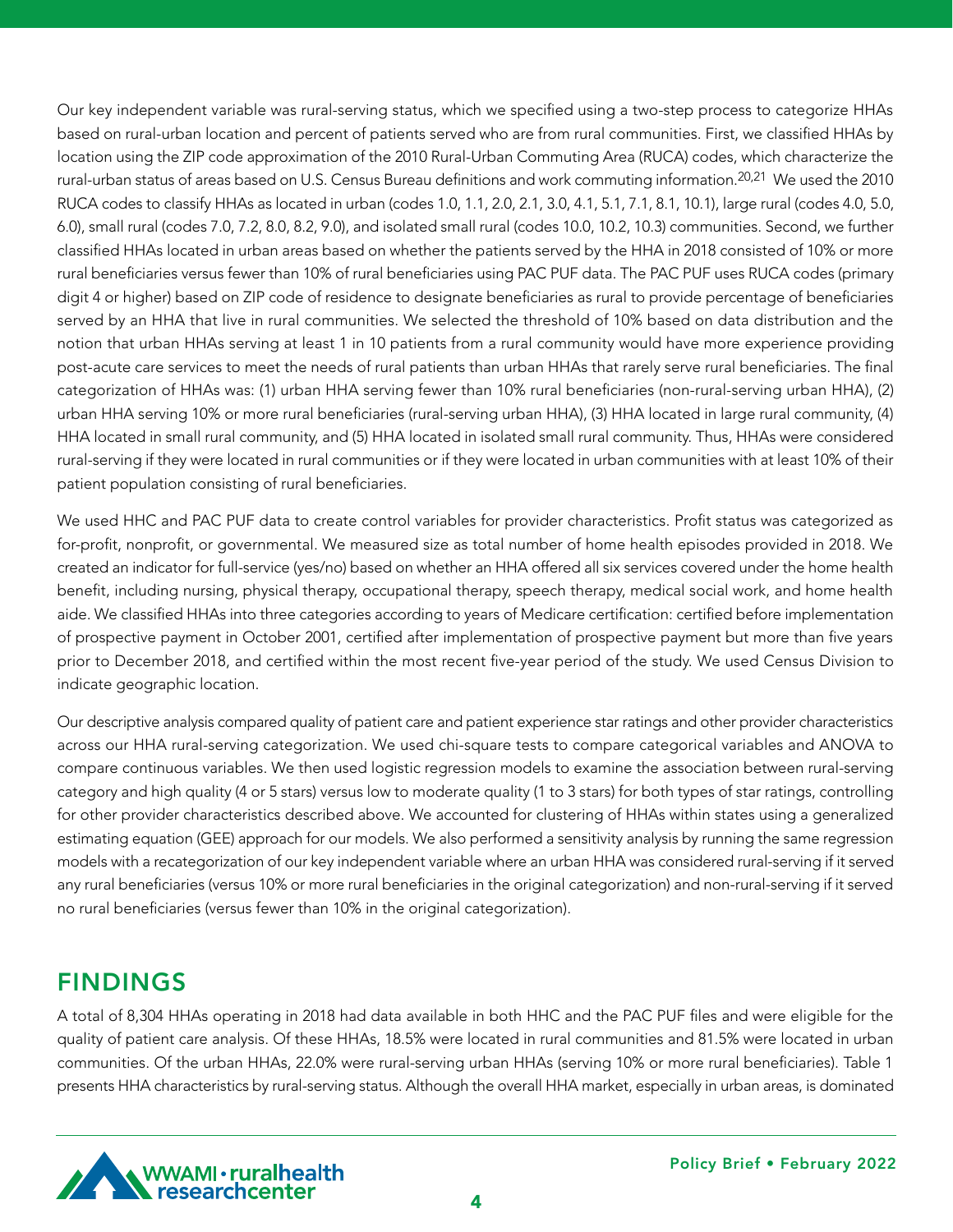by for-profit ownership, a higher percentage of rural-serving urban HHAs and HHAs located in rural communities were nonprofit. As rurality increased, the percentage of governmental HHAs increased. A higher percentage of rural-serving urban HHAs and rural HHAs were Medicare-certified longer-term compared to non-rural-serving urban HHAs. Non-rural-serving urban HHAs were more likely to be full-service providers compared to rural-serving urban HHAs and rural HHAs. The percentage of HHAs that were full-service decreased as rurality increased for HHAs located in rural communities.

|                         | <b>All HHAs</b><br>$(n=8, 304)$ | <b>Urban HHAs</b><br>serving $<$ 10%<br>rural<br>beneficiaries<br>$(n=5,283)$ | <b>Urban HHAs</b><br>serving 10%+<br>rural<br>beneficiaries<br>$(n=1,488)$ | <b>HHAs in</b><br>large rural<br>community<br>$(n=803)$ | <b>HHAs in</b><br>small rural<br>community<br>$(n=540)$ | <b>HHAs in</b><br>isolated<br>small rural<br>community<br>$(n=190)$ |
|-------------------------|---------------------------------|-------------------------------------------------------------------------------|----------------------------------------------------------------------------|---------------------------------------------------------|---------------------------------------------------------|---------------------------------------------------------------------|
| Profit Status***, %     |                                 |                                                                               |                                                                            |                                                         |                                                         |                                                                     |
| For-profit              | 79.0%                           | 86.3%                                                                         | 79.8%                                                                      | 59.2%                                                   | 46.9%                                                   | 46.3%                                                               |
| Non-profit              | 17.0%                           | 12.8%                                                                         | 17.5%                                                                      | 31.0%                                                   | 31.9%                                                   | 30.5%                                                               |
| Governmental            | 4.0%                            | 1.0%                                                                          | 2.7%                                                                       | 9.8%                                                    | 21.3%                                                   | 23.2%                                                               |
| Certification***, %     |                                 |                                                                               |                                                                            |                                                         |                                                         |                                                                     |
| Before Oct 2001         | 41.2%                           | 28.2%                                                                         | 53.5%                                                                      | 69.5%                                                   | 78.9%                                                   | 77.4%                                                               |
| Oct 2001-Dec 2013       | 51.1%                           | 62.5%                                                                         | 39.8%                                                                      | 26.0%                                                   | 19.3%                                                   | 18.4%                                                               |
| Jan 2014-Dec 2018       | 7.8%                            | 9.3%                                                                          | 6.7%                                                                       | 4.5%                                                    | 1.9%                                                    | 4.2%                                                                |
| Census Division***, %   |                                 |                                                                               |                                                                            |                                                         |                                                         |                                                                     |
| New England             | 3.3%                            | 4.1%                                                                          | 1.8%                                                                       | 1.4%                                                    | 2.2%                                                    | 3.2%                                                                |
| Middle Atlantic         | 4.9%                            | 5.5%                                                                          | 4.3%                                                                       | 4.1%                                                    | 2.6%                                                    | 2.6%                                                                |
| East North Central      | 18.4%                           | 20.0%                                                                         | 16.9%                                                                      | 15.8%                                                   | 14.3%                                                   | 11.1%                                                               |
| West North Central      | 6.7%                            | 3.0%                                                                          | 8.1%                                                                       | 13.3%                                                   | 22.2%                                                   | 27.9%                                                               |
| South Atlantic          | 17.3%                           | 19.5%                                                                         | 15.5%                                                                      | 12.2%                                                   | 10.4%                                                   | 12.1%                                                               |
| East South Central      | 4.5%                            | 1.5%                                                                          | 8.5%                                                                       | 10.5%                                                   | 11.3%                                                   | 12.1%                                                               |
| West South Central      | 22.4%                           | 18.7%                                                                         | 31.4%                                                                      | 27.9%                                                   | 25.6%                                                   | 19.5%                                                               |
| Mountain                | 7.1%                            | 6.8%                                                                          | 5.9%                                                                       | 9.8%                                                    | 8.2%                                                    | 8.4%                                                                |
| Pacific                 | 15.5%                           | 20.9%                                                                         | 7.7%                                                                       | 5.0%                                                    | 3.3%                                                    | 3.2%                                                                |
| Full-Service***, %      |                                 |                                                                               |                                                                            |                                                         |                                                         |                                                                     |
| Yes                     | 81.1%                           | 86.9%                                                                         | 81.5%                                                                      | 68.7%                                                   | 55.0%                                                   | 41.6%                                                               |
| No                      | 18.9%                           | 13.1%                                                                         | 18.5%                                                                      | 31.3%                                                   | 45.0%                                                   | 58.4%                                                               |
| Total Episodes***, mean | 736.6                           | 672.2                                                                         | 1.088.5                                                                    | 745.1                                                   | 476.0                                                   | 476.0                                                               |
| (SD)                    | (1, 192.5)                      | (1,213.0)                                                                     | (1, 367.4)                                                                 | (924.9)                                                 | (558.7)                                                 | (879.2)                                                             |

#### Table 1. Characteristics of Home Health Agencies (HHAs) in 2018 by Rural-Serving Status

 $***p=<.0001$ 

Notes: Statistically significant differences in provider characteristics by rural-serving status were determined using chi-square tests for categorical variables and ANOVA for continuous variables. HHA location was determined using Rural-Urban Commuting Area (RUCA) codes. Percentage of rural beneficiaries served for urban HHAs was determined using the Post-Acute Care and Hospice Provider Utilization and Payment Public Use Files. Full-service was determined based on whether the HHA offered all six services covered under the home health benefit, including nursing, physical therapy, occupational therapy, speech therapy, medical social work, and home health aide. N=8,304 home health agencies with available quality of patient care star ratings.

Source: 2018 Home Health Compare and Post-Acute Care and Hospice Provider Utilization and Payment Public Use Files.

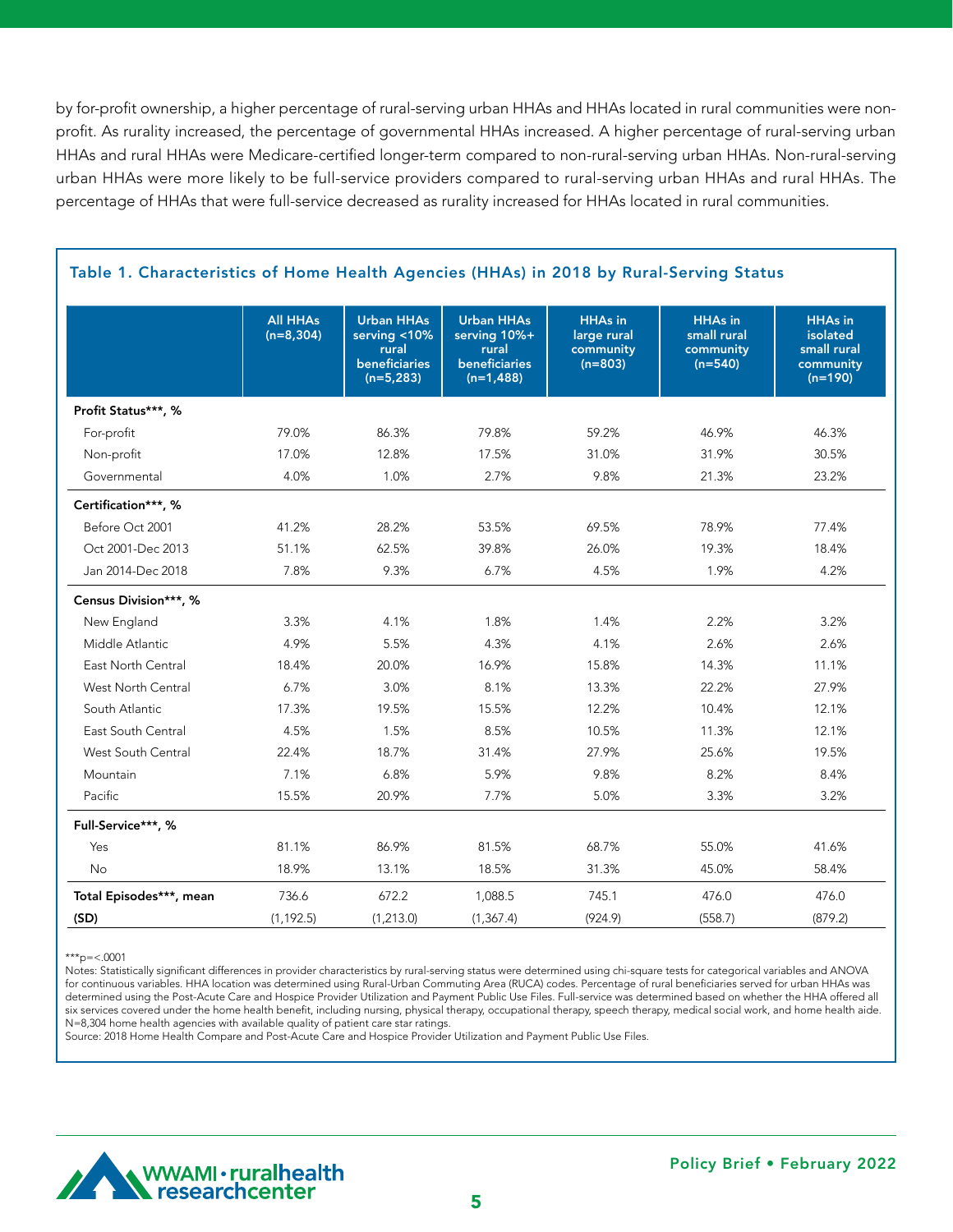A total of 5,494 HHAs in the PAC PUF data set had patient experience stars available in HHC and were thus eligible for the patient experience analysis. Of these HHAs, 22.8% were located in rural communities, and 77.2% were located in urban communities. Of the urban HHAs, 28.8% served 10% or more rural beneficiaries. Compared to the HHAs included in the quality of patient care analysis, HHAs included in the patient experience analysis were higher-volume providers and a higher percentage were certified longer-term (54.2% versus 41.2% certified prior to implementation of prospective payment) and non-profit (22.3% versus 17.0%). Also, 100.0% of HHAs included in the patient experience analysis were full-service providers compared to 81.1% in the quality of patient care analysis.

Figures 1 and 2 show the distribution of star ratings by rural-serving status for quality of patient care stars and patient experience stars, respectively. A greater percentage of all HHAs were highly rated (i.e., 4-5 stars) for patient experience compared to quality of patient care. Among rural HHAs, the percentage with high quality of patient care star ratings decreased as rurality increased. The opposite trend was observed for patient experience star ratings: the percentage of HHAs with high patient experience star ratings increased as rurality increased. Compared to non-rural-serving urban HHAs, a higher **1 Star 2 Stars 3 Stars 4 Stars 5 Stars** percentage of rural-serving urban HHAs had 4-5 stars for both types of star ratings.



#### Figure 1. Distribution of Quality of Patient Care Star Rating for Home Health Agencies (HHAs) in 2018 by Rural-Serving Status and the status of the status of the status of the status of the status of the sta  $U$ ral (n $\mathcal{I}$  )  $\mathcal{I}$  is the serving 10  $\mathcal{I}$  serving 10  $\mathcal{I}$  serving 10  $\mathcal{I}$  serving 10  $\mathcal{I}$  serving 10  $\mathcal{I}$

\*p=<.0001 comparing quality of patient care star rating category across rural-serving status using chi-square test.

Notes: Location of home health agency was determined using Rural-Urban Commuting Area (RUCA) codes. Percentage of rural beneficiaries served for urban HHAs was determined using the Post-Acute Care and Hospice Provider Utilization and Payment Public Use Files. Quality of patient care star rating represents the four-quarter reporting period of CY2018.

Source: 2018 Home Health Compare and Post-Acute Care and Hospice Provider Utilization and Payment Public Use Files.

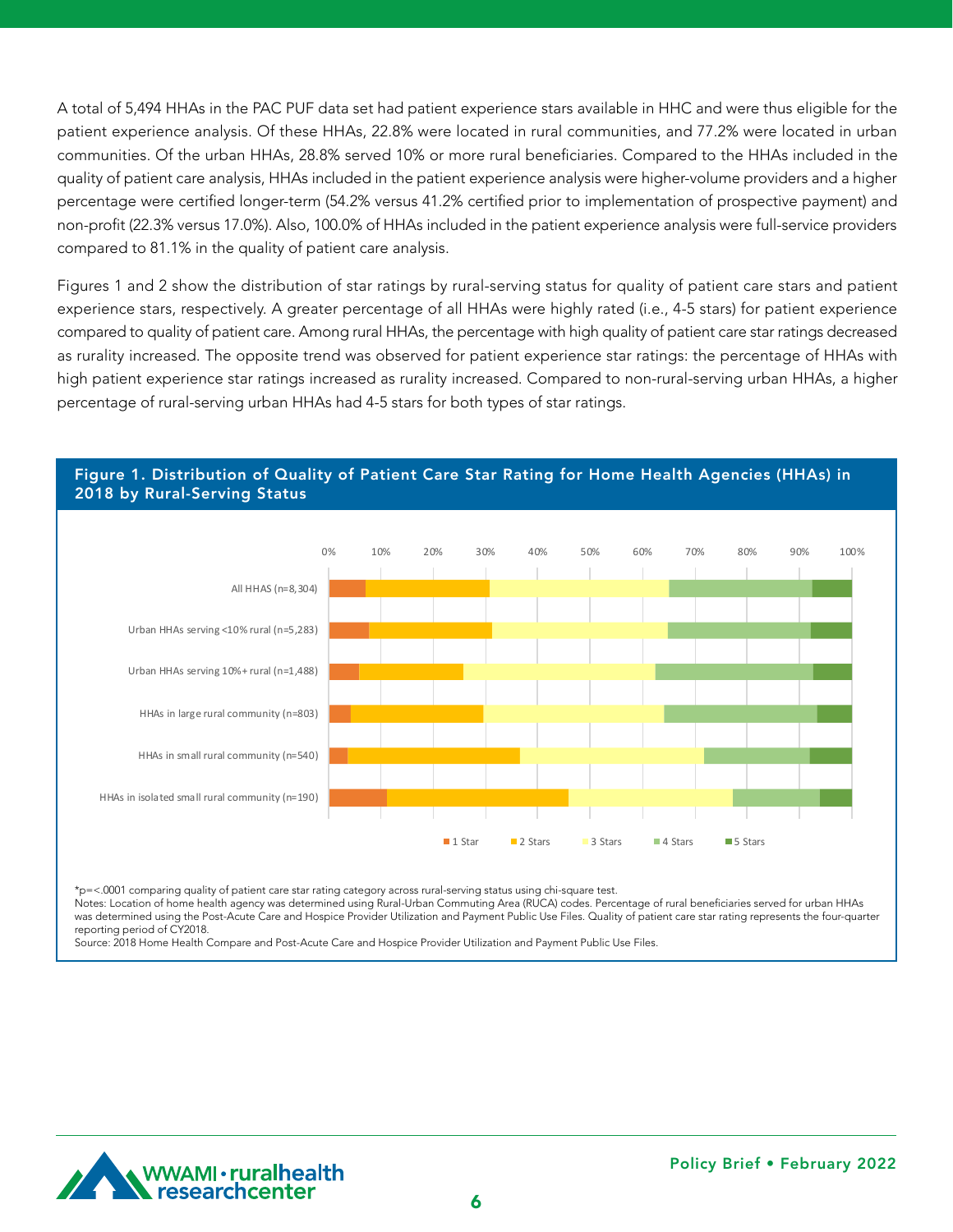#### Figure 2. Distribution of Patient Experience Star Ratings for Home Health Agencies (HHAs) in 2018 by Rural-Serving Status and the service of the service of the service of the service of the service of the ser Urban HHAs serving 10%+ rural (n=1,221) 0.4 4.2 27.4 52.9 15.2

**1 Star 2 Stars 3 Stars 4 Stars 5 Stars**



Table 2 presents the relationships between star ratings and rural-serving status, controlling for other provider characteristics. There were no significant differences in quality of patient care star ratings by rural-serving status. However, rural-serving urban HHAs and HHAs located in all types of rural communities were significantly more likely to have 4-5 patient experience stars compared to non-rural-serving HHAs. As rurality of HHAs increased, the likelihood of high patient experience star ratings increased in magnitude, with HHAs in isolated small rural communities four times as likely to have 4-5 patient experience stars compared to non-rural-serving urban HHAs.

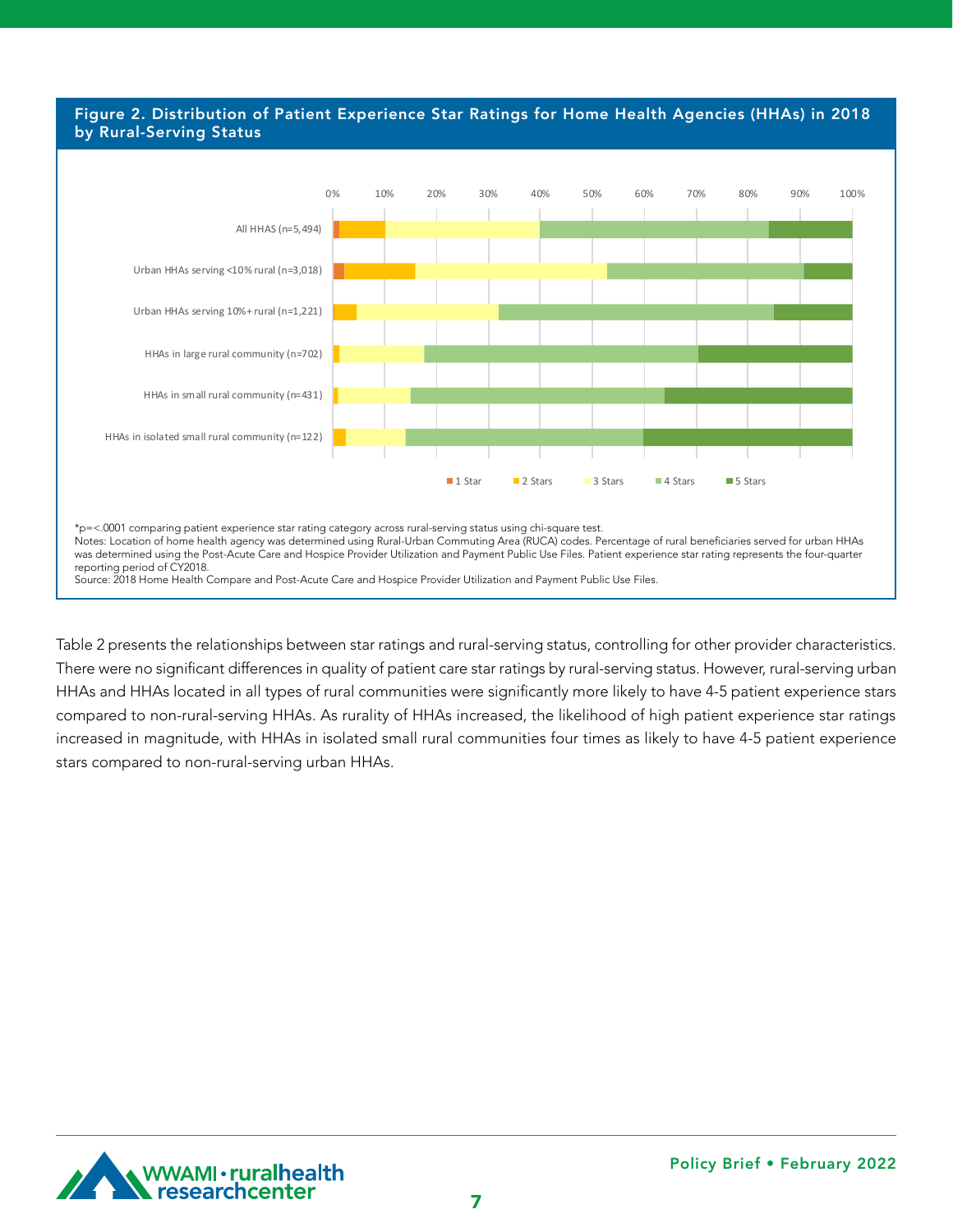#### Table 2. Adjusted Relationships between Star Ratings and Rural-Serving Status for Home Health Agencies (HHAs) in 2018

|                                               | <b>Quality of Patient Care Stars - High</b><br>versus Low-Moderate Quality<br>$(n=8, 304)$ |     | <b>Patient Experience Stars - High</b><br>versus Low-Moderate Quality<br>$(n=5, 494)$ |         |  |
|-----------------------------------------------|--------------------------------------------------------------------------------------------|-----|---------------------------------------------------------------------------------------|---------|--|
|                                               | <b>AOR</b><br>(95% CI)                                                                     | P   | <b>AOR</b><br>(95% CI)                                                                | p       |  |
| Urban HHA serving <10% rural<br>beneficiaries | (Reference)                                                                                |     | (Reference)                                                                           |         |  |
| Urban HHA serving 10%+ rural<br>beneficiaries | 1.08<br>(0.87, 1.34)                                                                       | .51 | 1.92<br>(1.60, 2.30)                                                                  | < .0001 |  |
| HHA in large rural community                  | 1.25<br>(0.94, 1.65)                                                                       | .13 | 3.60<br>(3.01, 4.70)                                                                  |         |  |
| HHA in small rural community                  | 1.03<br>(0.76, 1.40)                                                                       | .83 | 3.82<br>(2.63, 5.54)                                                                  | < .0001 |  |
| HHA in isolated small rural<br>community      | 0.73<br>.28<br>(0.41, 1.30)                                                                |     | 4.01<br>(2.19, 7.33)                                                                  | < .0001 |  |

Notes: Adjusted odds ratios (AORs) represent adjusted odds that HHAs in each rural-serving category have a high star rating (4-5 stars) versus a low-moderate star rating (1-3 stars) compared to non-rural-serving urban HHAs (reference group). Models are adjusted for profit status, number of episodes, length of certification, Census Division, and whether the HHA provides all six covered services under the home health benefit (i.e., full-service HHA). Standard errors are clustered by state. Location of HHA was determined using Rural-Urban Commuting Area (RUCA) codes. Percentage of rural beneficiaries served for urban HHAs was determined using the Post-Acute Care and Hospice Provider Utilization and Payment Public Use Files. Sample sizes differ between the two models due to differences in availability of each type of star rating. Source: 2018 Home Health Compare and Post-Acute Care and Hospice Provider Utilization and Payment Public Use Files.

Results of the sensitivity analysis for which we recategorized rural-serving urban HHAs as serving any rural beneficiaries versus at least 10% rural beneficiaries were generally consistent with the primary results. The number of urban HHAs considered rural-serving increased to 4,726 HHAs (69.8% of urban HHAs) for the quality of patient care sensitivity analysis and 3,505 HHAs for the patient experience sensitivity analysis (82.7% of urban HHAs). There remained no significant differences in quality of patient care star ratings based on rural-serving status. HHAs located in all types of rural communities continued to be significantly more likely to have 4-5 patient experience stars compared to non-rural-serving urban HHAs and the magnitudes of the odds ratios remained very high. However, rural-serving urban HHAs were no longer significantly more likely to have 4-5 patient experience stars compared to non-rural-serving urban HHAs.

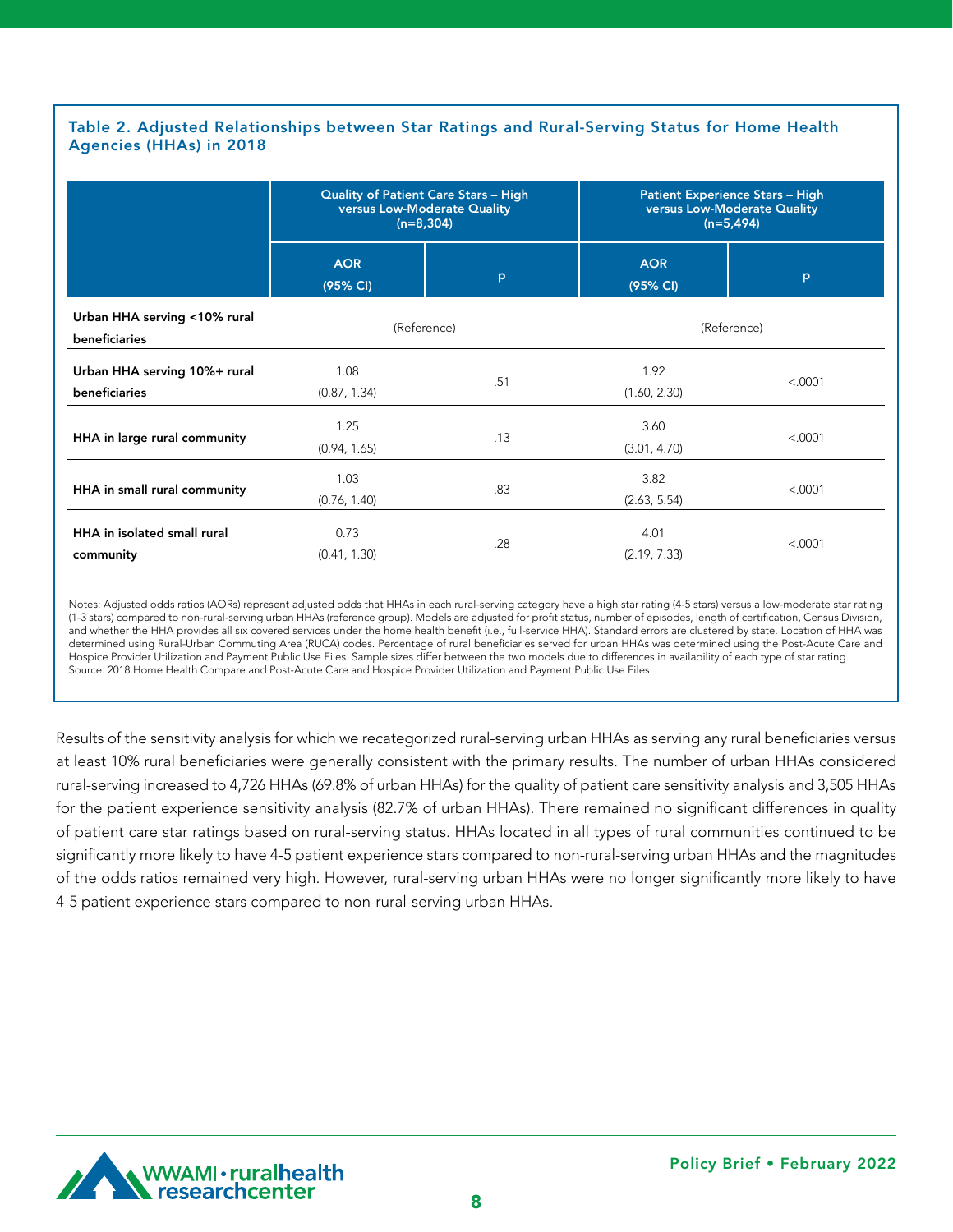# LIMITATIONS

This study has several limitations that are important for interpretation of results. First, not all HHAs operating in 2018 were included in the analysis. There were approximately 11,500 HHAs active at some point during 2018,<sup>1</sup> but data were not available on all HHAs in our data sources. The 2018 PAC PUF data set included 9,367 HHAs. HHAs missing from the PAC PUF data set include HHAs with suppressed data due to delivery of services to 10 or fewer fee-for-service beneficiaries in the calendar year (e.g., HHAs that closed in early 2018, opened in late 2018, or served primarily Medicare Advantage beneficiaries). In addition, star ratings were not available for all HHAs included in the PAC PUF. HHAs must have at least 20 complete quality home health episodes for five of the seven quality of patient care measures to receive a star rating. HHAs must have at least 40 completed HHCAHPS surveys over a four-quarter reporting period to receive a patient experience star rating. Thus, results are not generalizable to all HHAs, particularly lower-volume HHAs that did not have enough quality episodes and/or HHCAHPS surveys to receive star ratings, which may be more likely among small rural HHAs. Results for patient experience star ratings especially must be interpreted with caution since less than half of all HHAs were able to be included in the patient experience analysis and higher-volume and full-service HHAs were overrepresented in this sample. Second, star ratings provide an overall, easy to understand metric of HHA quality by design, but star ratings are therefore limited in their ability to show differences in individual quality measures that may be important to specific consumers or other stakeholders. Individual measures included in the star ratings and many others that are not included in the star ratings are available on HHC and may be used as a supplement to or replacement for star ratings as needed. Star ratings are also limited in their utility if they are not used during the HHA selection process.<sup>22</sup> Third, while we controlled for other agency characteristics in our analysis and both types of star ratings already include adjustments for patient case-mix, there may be other factors not included in our models or the star ratings adjustments that influence results.<sup>23</sup> Finally, star ratings of rural-serving urban HHAs represent ratings for all beneficiaries served (rural plus urban beneficiaries) and ratings may be more heavily weighted towards care provided to urban beneficiaries. Research using patient-level data is needed to determine whether rural beneficiaries being served by urban HHAs have similar outcomes to urban beneficiaries within those same HHAs.

## **CONCLUSIONS**

HHAs located in rural communities and rural-serving urban HHAs are as likely to have high quality of patient care star ratings as non-rural-serving urban HHAs after taking other agency characteristics into account. However, HHAs located in rural communities and rural-serving urban HHAs are much more likely to have high patient experience star ratings compared to non-rural-serving urban HHAs. The divergent findings for patient quality of care star ratings and patient experience star ratings align with prior research suggesting the two types of star ratings are weakly correlated and reflect measurement of distinct domains of quality.<sup>24</sup> Our findings are also consistent with a prior study using earlier data that found no association between rural-urban location of HHAs and quality of patient care stars, but increased patient experience stars on average for HHAs located in rural and super-rural communities compared to urban communities using a CMS designation for rural.<sup>25</sup>

When we recategorized rural-serving status for urban HHAs as serving any rural beneficiaries (versus 10% or more rural beneficiaries) for the sensitivity analysis, rural-serving urban HHAs were no longer more likely to have higher patient experience star ratings compared to non-rural-serving urban HHAs. This result indicates a difference in patient experience between urban HHAs that serve greater percentages of rural beneficiaries and urban HHAs that rarely serve rural beneficiaries. For rural beneficiaries with a choice of urban HHAs serving their community, our findings suggest beneficiaries may have a better experience of care from an urban HHA that has more familiarity serving rural communities even when quality of patient care outcomes are similar.

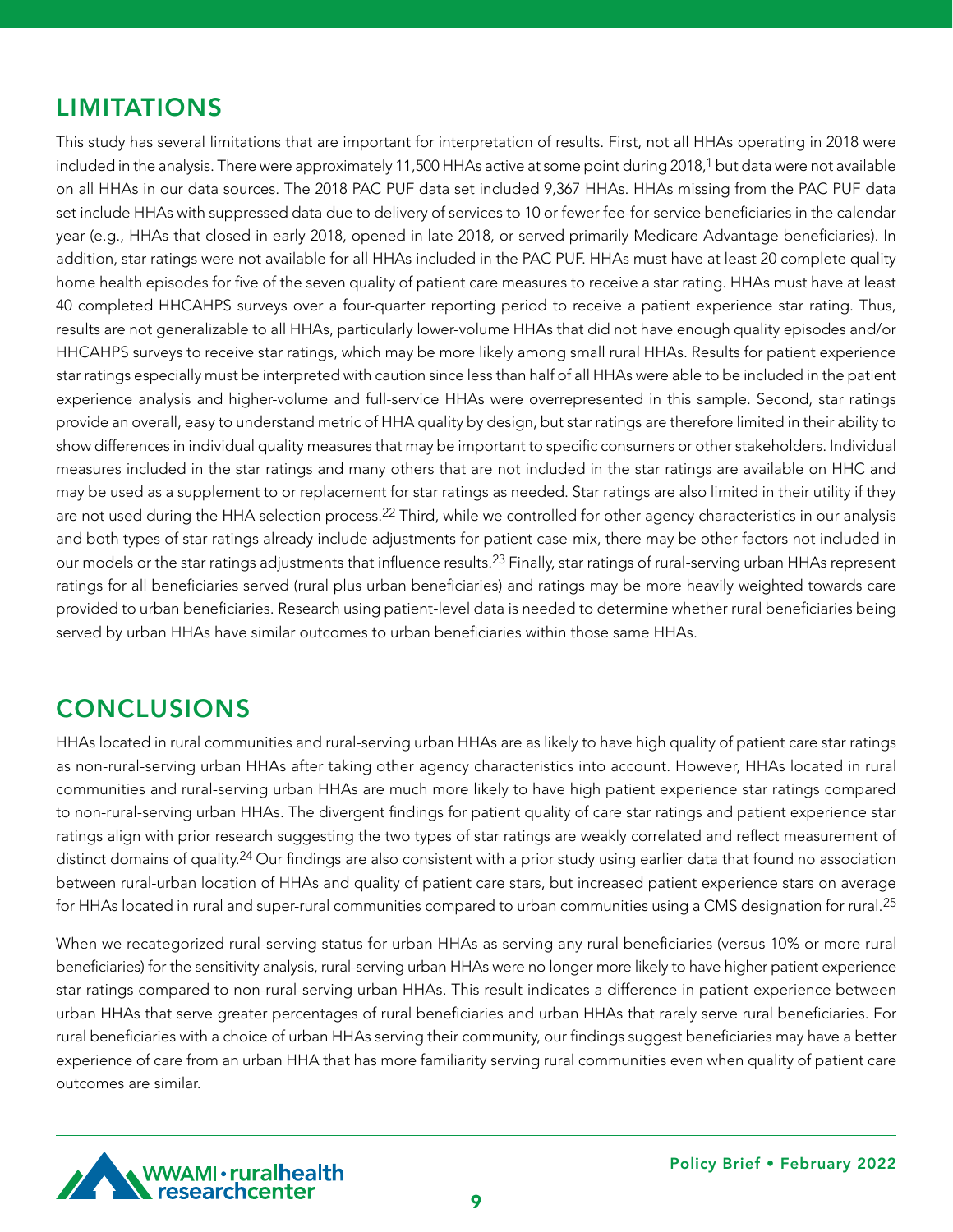However, though rural-serving urban HHAs outperformed non-rural-serving urban HHAs on patient experience star ratings, HHAs located in rural communities were even more likely to have high patient experience star ratings. While the reasons behind these differences in patient experience cannot be ascertained from the data in this study, it is possible the higher patient experience ratings in rural communities may reflect a greater feeling of community among HHA staff and beneficiaries. There was also increased representation of HHAs located in rural communities in the patient experience analysis compared to the quality of patient care analysis, which may imply a bias in response to HHCAHPS favoring rural HHAs. However, the number of HHAs with a quality of patient care star rating was much higher than the number of HHAs with a patient experience star rating, so many beneficiaries will not be able to take full advantage of these complementary measures of HHA quality even if they have multiple HHAs serving their communities.

Finally, more research is needed to understand variation in HHA quality within and across specific types of rural communities. Although our analysis examined intra-rural variation and controlled for geographic region, we must consider that rural communities are not homogenous within these categories. Recent research suggests certain populations, like Native Americans and Alaska Natives and Hispanics, have worse access to high quality HHAs, 6,26,27 which highlights the need for research on quality of HHAs serving specific populations within rural communities.

# IMPLICATIONS FOR POLICY AND PRACTICE

Since post-acute care is a key driver of geographic variation in Medicare spending,  $28$  three major policies have been implemented recently to address HHA spending, including the Home Health Value Based Purchasing (HHVBP) demonstration, Patient Driven Groupings Model (PDGM), and revised rural add-on payments. All three policies also have the potential to impact HHA quality, but only the HHVBP is tied directly to quality. CMS launched the HHVBP demonstration in 2016 in nine states, selected at random within geographic regions, to test whether adjusting Medicare payments based on HHA quality would incentivize higher quality and efficiency. Payments are adjusted up or down based on a composite score of an HHA's quality and improvement over time, starting with a maximum payment adjustment of up to 3% the first year and increasing annually so that the payment adjustment will reach up to 8% in the final year of the demonstration.

Results from the HHVBP demonstration so far seem promising in terms of access to high-quality HHAs, especially for rural beneficiaries. Overall, a higher percentage of beneficiaries received care from high-quality HHAs over the study period, with greater increases in HHVBP states.<sup>6</sup> The percentage of home health episodes delivered to rural beneficiaries by HHAs with 4-5 quality of patient care stars increased by 19.5% in HHVBP states compared to 7.8% in non-HHVBP states, helping to narrow the gap between access to high-quality HHAs for rural versus urban beneficiaries in participating states.<sup>6</sup> But the composite scores for the HHVBP are not equivalent to quality of care star ratings. While most items included in the quality of patient care star rating and all items included in the patient experience star rating are part of the HHVBP composite score, there are over a dozen additional items included in the HHVBP composite score that are excluded from star ratings determinations. Since the HHVBP composite score is used for payment adjustments, it will be important to assess how rural-serving HHAs fare in terms of HHVBP payment adjustments and resulting implications for quality. Reduced payments to rural-serving HHAs based on low HHVBP composite scores may lead to the unintended consequence of reduced resources for these HHAs to improve or maintain quality. In extreme cases, reduced payments may result in HHA closures. As the HHVBP program is expanded nationwide in 2022, it will be especially critical to monitor access to home health service for rural beneficiaries, particularly those whose communities do not have access to the high-quality HHAs that stand to benefit the most under the HHVBP program.

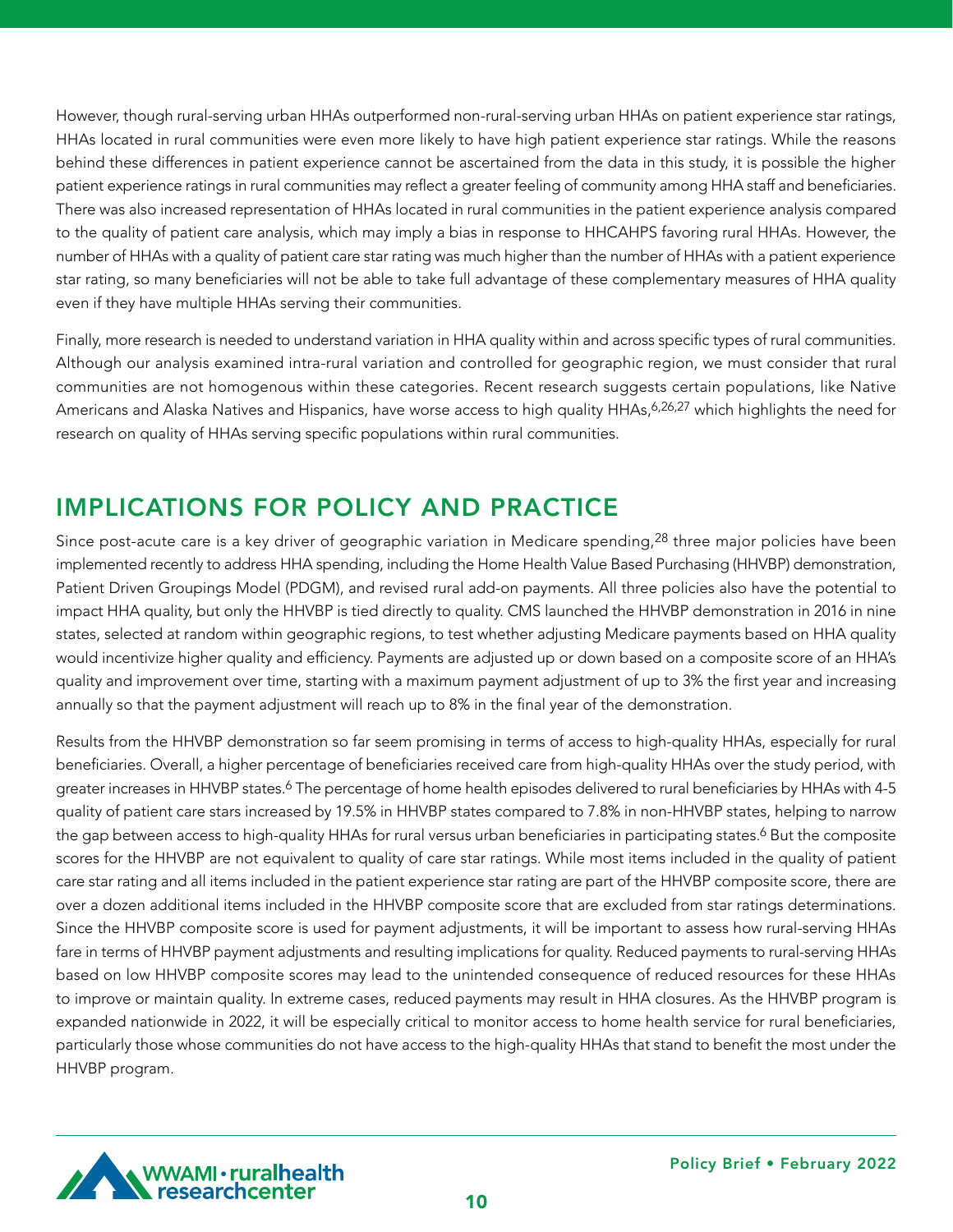Unlike the HHVBP program, PDGM and the sunset of the rural add-on payments are not tied directly to quality. However, they may also impact quality if payment changes impede or facilitate HHA investment in quality improvement or maintenance. The PDGM was implemented in January 2020 and marks a substantial change from the prior prospective payment system. An impact analysis by CMS shows that on average rural HHAs are expected to receive a 4.8% increase in payments under PDGM versus the prior prospective payment system,<sup>29</sup> but expected payment changes are not uniform across all HHAs. While 60% of rural HHAs are expected to receive increased payments under PDGM with a median percent increase of 10.9%, 40% of rural HHAs are expected to receive decreased payments under PDGM with the median percent decrease of 7.6%.29 Rural add-on payments, a percentage-based increase in payments to HHAs for serving rural beneficiaries, have been provided at varying amounts intermittently since 2001 and were set at 3% from 2010 through 2018. Starting in 2019, rural add-on payments were revised so the amount of the percentage increase was tied to county-level utilization and population density, with higher amounts provided for serving beneficiaries in low-utilization, low-population density communities. Rural add-on payments have been reduced annually since the revisions were implemented and will be phased out by 2023. Without rural add-on payments, supply of rural-serving HHAs may decrease.7

It is not yet known how the overlap of the HHVBP, PDGM, and the sunset of rural add-on payments will affect quality of rural-serving HHAs. Some rural-serving HHAs may risk penalties under the HHVBP program, loss of rural add-on payments, and reduced payments under PDGM simultaneously while others may see increases under both the HHVBP program and PDGM, leading to disparities in resources to address quality. In addition, the COVID-19 pandemic has created additional challenges for rural health providers and rural communities in general.30-32 While high-quality care must remain a key goal for all HHAs, it will be important to monitor access to home health services for rural beneficiaries and quality of rural-serving HHA, including both quality of patient care and patient experience.

# REFERENCES

- 1. Medicare Payment Advisory Commission (MedPAC). Report to Congress: Medicare Payment Policy. Chapter 8. Home health care services. March 2021. Accessed June 1, 2021. https://www.medpac.gov/wp-content/uploads/import\_data/ scrape\_files/docs/default-source/reports/mar21\_medpac\_report\_to\_the\_congress\_sec.pdf
- 2. Skillman S, Patterson D, Coulthard C, Mroz T. *Access to Rural Home Health Services: Views from the Field*. Final Report #152. WWAMI Rural Health Research Center, University of Washington; February 2016.
- 3. Nelson N, Gingerich BS. Rural health: access to care and services. *Home Health Care Management & Practice*. 2010;22(5):339-343. doi:10.1177/1084822309353552
- 4. Mroz TM, Garberson LA, Wong JL, Andrilla CHA, Skillman SM, Patterson DG, Larson EH. *Variation in Use of Home Health*  Care among Fee-for-Service Medicare Beneficiaries by Rural-Urban Status and Geographic Region: Assessing the Potential *for Unmet Need.* Policy Brief #169. WWAMI Rural Health Research Center, University of Washington; February 2020.
- 5. Mroz TM, Garberson LA, Andrilla CHA, Skillman SM, Larson EH, Patterson DG. *Post-acute Care Trajectories for Rural*  Medicare Beneficiaries: Planned versus Actual Hospital Discharges to Skilled Nursing Facilities and Home Health Agencies. Policy Brief. WWAMI Rural Health Research Center, University of Washington; March 2021.
- 6. Pozniak A, et al. Arbor Research Collaborative for Health and L&M Policy Research. Evaluation of the Home Health Value-Based Purchasing (HHVBP) Model. Third Annual Report. September 2020. Accessed January 5, 2021. https://innovation. cms.gov/data-and-reports/2020/hhvbp-thirdann-rpt
- 7. Mroz TM, Patterson DG, Frogner BK. The impact of Medicare's rural add-on payments on supply of home health agencies serving rural counties. *Health Aff (Millwood)*. 2020;39(6):949-957. doi:10.1377/hlthaff.2019.00952

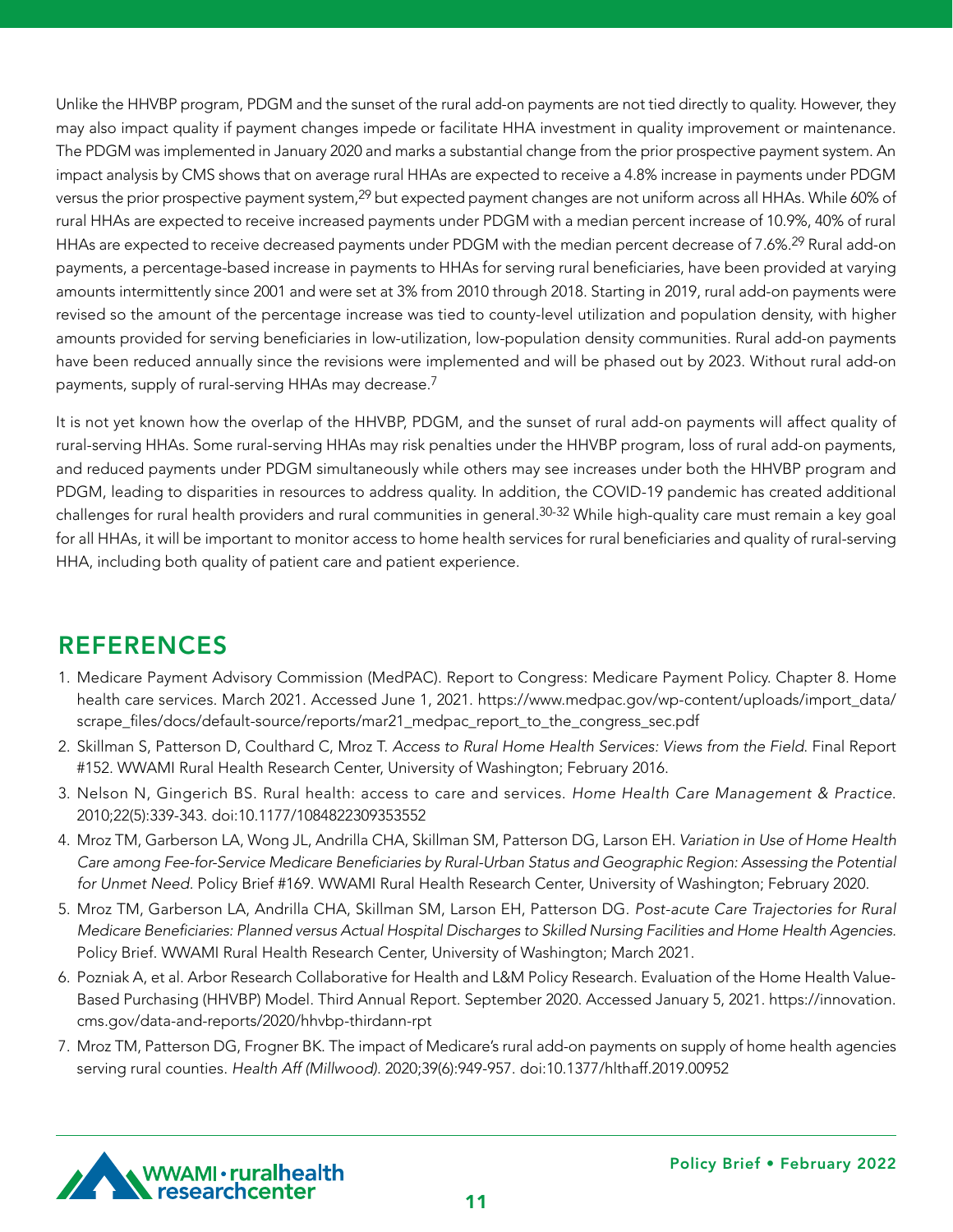- 8. Alghanem F, Clements JM. Narrowing performance gap between rural and urban hospitals for acute myocardial infarction care. *Am J Emerg Med.* 2020;38(1):89-94. doi:10.1016/j.ajem.2019.04.030
- 9. Farley BJ, Shear BM, Lu V, et al. Rural, urban, and teaching hospital differences in hip fracture mortality. *J Orthop.*  2020;21:453-458. doi:10.1016/j.jor.2020.08.039
- 10. Baldwin LM, Chan L, Andrilla CHA, Huff ED, Hart LG. Quality of care for myocardial infarction in rural and urban hospitals. *J Rural Health*. 2010;26(1):51-7. doi:10.1111/j.1748-0361.2009.00265.x
- 11. Kang YS, Tzeng HM, Zhang T. Rural disparities in hospital patient satisfaction: multilevel analysis of the Massachusetts AHA, SID, and HCAHPS data. *J Patient Exp*. 2020;7(4):607-614. doi:10.1177/2374373519862933
- 12. Joynt KE, Orav EJ, Jha AK. Mortality rates for Medicare beneficiaries admitted to critical access and non-critical access hospitals, 2002-2010. *JAMA.* 2013;309(13):1379-87. doi:10.1001/jama.2013.2366
- 13. Joynt KE, Harris Y, Orav EJ, Jha AK. Quality of care and patient outcomes in critical access rural hospitals. *JAMA*. 2011;306(1):45-52. doi:10.1001/jama.2011.902
- 14. Nawal Lutfiyya M, Bhat DK, Gandhi SR, Nguyen C, Weidenbacher-Hoper VL, Lipsky MS. A comparison of quality of care indicators in urban acute care hospitals and rural critical access hospitals in the United States. *Int J Qual Health Care.*  2007;19(3):141-9. doi:10.1093/intqhc/mzm010
- 15. Gonzales S, Mullen MT, Skolarus L, Thibault DP, Udoeyo U, Willis AW. Progressive rural-urban disparity in acute stroke care. Neurology. 2017;88(5):441-448. doi:10.1212/WNL.0000000000003562
- 16. Mroz TM, Meadow A, Colantuoni E, Leff B, Wolff JL. Home health agency characteristics and quality outcomes for Medicare beneficiaries with rehabilitation-sensitive conditions. Arch Phys Med Rehabil. 2018;99(6):1090-1098.e4. doi:10.1016/j. apmr.2017.08.483
- 17. Ma C, Devoti A, O'Connor M. Rural and urban disparities in quality of home health care: a longitudinal cohort study (2014-2018). [published online ahead of print, 2022 Jan 5]. *J Rural Health*. 2022;10.1111/jrh.12642. doi:10.1111/jrh.12642
- 18. Sutton JP. Performance of rural and urban home health agencies in improving patient outcomes. Final Report. Bethesda, MD: NORC Walsh Center for Rural Health Analysis; 2006.
- 19. Chen HF, Landes RD, Schuldt RF, Tilford JM. Quality performance of rural and urban home health agencies: implications for rural add-on payment policies. *J Rural Health*. 2020;36(3):423-432. doi:10.1111/jrh.12415
- 20. Morrill R, Cromartie J, Hart L. Metropolitan, urban, and rural commuting areas: toward a better depiction of the U.S. settlement system. Urban Geography. 1999;20:727-748.
- 21. U.S. Department of Agriculture Economic Research Services (USDA-ERS). 2010 Rural-Urban Commuting Area Codes. Updated August 17, 2020. Accessed January 29, 2021. https://www.ers.usda.gov/data-products/rural-urban-commutingarea-codes.aspx
- 22. Pozniak A, et al. Arbor Research Collaborative for Health and L&M Policy Research. Evaluation of the Home Health Value-Based Purchasing (HHVBP) Model. Second Annual Report. December 2019. Accessed February 1, 2020. https:// innovation.cms.gov/files/reports/hhvbp-secann-rpt.pdf
- 23. Zikos D, Massaria K, Graziano M, DeLellis N. Multifactorial analysis to examine drivers of CMS summary star ratings in home health agencies. *Home Health Care Serv Q.* 2019 Apr-Jun 2019;38(2):43-60. doi:10.1080/01621424.2019.1604459
- 24. Schwartz ML, Mroz TM, Thomas KS. Are patient experience and outcomes for home health agencies related? *Med Care Res Rev.* 2020:1077558720968365. doi:10.1177/1077558720968365
- 25. Teshale SM, Schwartz ML, Thomas KS, Mroz TM. Early effects of home health value-based purchasing on quality star ratings. *Med Care Res Rev*. 2020:1077558720952298. doi:10.1177/1077558720952298
- 26. Towne SD, Probst JC, Mitchell J, Chen Z. Poorer quality outcomes of Medicare-certified home health care in areas with high levels of Native American/Alaska Native residents. *J Aging Health*. 2015;27(8):1339-57. doi:10.1177/0898264315583051